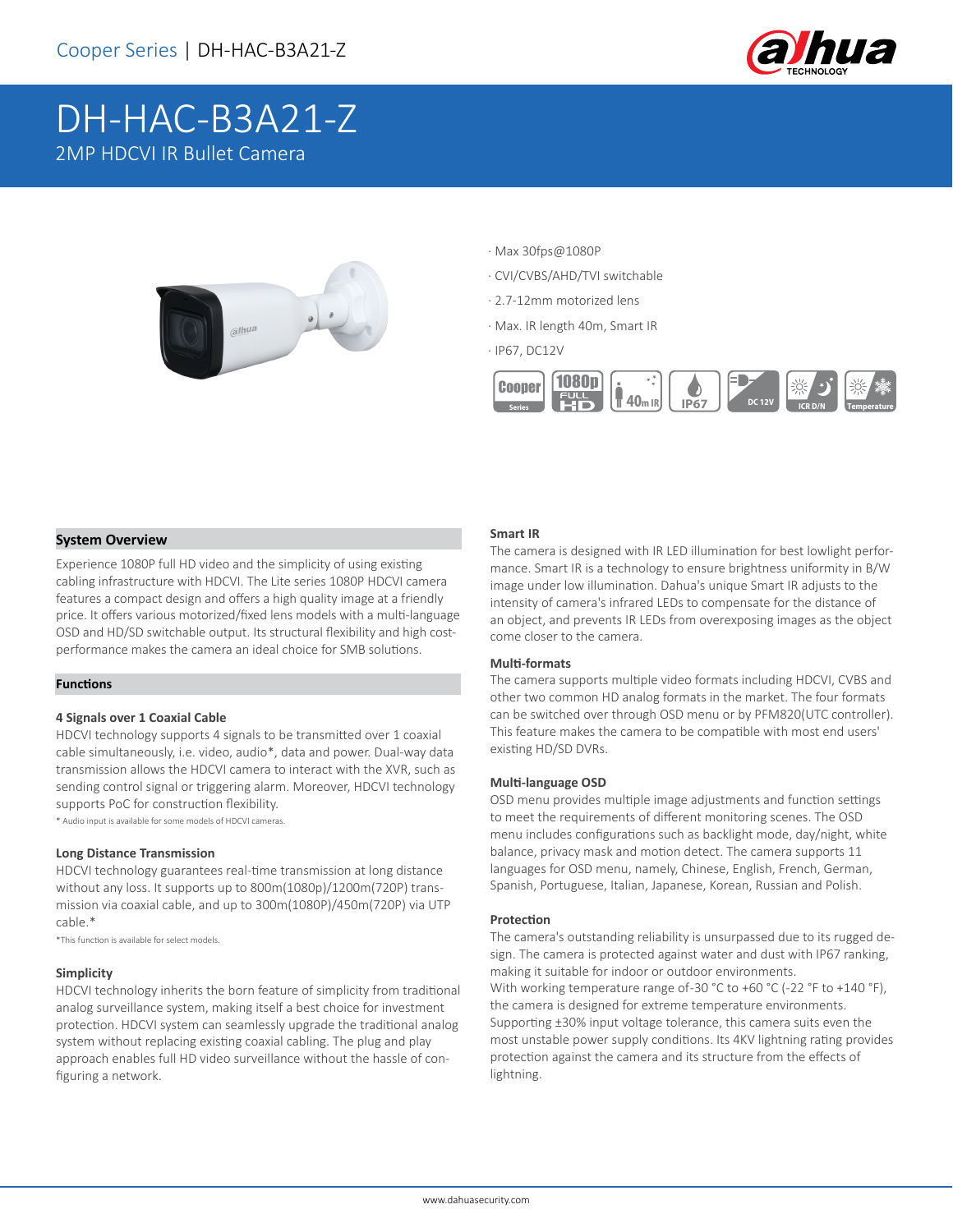## Cooper Series | DH-HAC-B3A21-Z

| <b>Technical Specification</b> |
|--------------------------------|
|                                |

| Camera                      |                   |                                                                 |                               |                                         |                     |
|-----------------------------|-------------------|-----------------------------------------------------------------|-------------------------------|-----------------------------------------|---------------------|
| Image Sensor                |                   | 1/2.7 inch CMOS                                                 |                               |                                         |                     |
| <b>Effective Pixels</b>     |                   | 1920(H)×1080(V), 2MP                                            |                               |                                         |                     |
| Scanning System             |                   | Progressive                                                     |                               |                                         |                     |
| Electronic Shutter Speed    |                   | PAL: 1/25s-1/100000s<br>NTSC: 1/30s-1/100000s                   |                               |                                         |                     |
| S/N Ratio                   |                   | >65dB                                                           |                               |                                         |                     |
| Minimum Illumination        |                   | 0.04lux/F1.7, 30IRE, OLux IR on                                 |                               |                                         |                     |
| Fill Light Working Distance |                   | 40m (131.2ft)                                                   |                               |                                         |                     |
| IR On/Off Control           |                   | Auto; manual                                                    |                               |                                         |                     |
| IR LED Number               |                   | $\overline{2}$                                                  |                               |                                         |                     |
| Pan/Tilt/Rotation Range     |                   | Pan: 0°-360°<br>Tilt: 0°-90°<br>Rotation: 0°-360°               |                               |                                         |                     |
| Lens                        |                   |                                                                 |                               |                                         |                     |
| Lens Type                   |                   | Motorized vari-focal                                            |                               |                                         |                     |
| Auto Focus                  |                   | N/A                                                             |                               |                                         |                     |
| Mount Type                  |                   | $\phi$ 14                                                       |                               |                                         |                     |
| Focal Length                |                   | 2.7 mm-12 mm                                                    |                               |                                         |                     |
| Max. Aperture               |                   | F1.7                                                            |                               |                                         |                     |
| Field of View               |                   | Diagonal: 38°-125°<br>Horizontal: 33°-102°<br>Vertical: 19°-53° |                               |                                         |                     |
| Iris Type                   |                   | <b>Fixed iris</b>                                               |                               |                                         |                     |
| Close Focus Distance        |                   | 1.2 m (3.9 ft)                                                  |                               |                                         |                     |
| <b>DORI</b><br>Distance     |                   | Detect                                                          | Observe                       | Recognize                               | Identify            |
|                             | 2.7 <sub>mm</sub> | 48.3m<br>(158.5ft)                                              | 19.3 m<br>$(63.3 \text{ ft})$ | 9.7 <sub>m</sub><br>$(31.8 \text{ ft})$ | 4.8 m<br>(15.7ft)   |
|                             | 12mm              | 131 m<br>(429.8 ft)                                             | 52.4 m<br>(171.9 ft)          | 26.2 m<br>(86.0 ft)                     | 13.1 m<br>(43.0 ft) |
|                             |                   |                                                                 |                               |                                         |                     |

| Noise Reduction              | 2D <sub>NR</sub>                                                                                                                                                                                                             |
|------------------------------|------------------------------------------------------------------------------------------------------------------------------------------------------------------------------------------------------------------------------|
| Smart IR                     | Yes                                                                                                                                                                                                                          |
| <b>Electronic Defog</b>      | Yes                                                                                                                                                                                                                          |
| Mirror                       | Off/On                                                                                                                                                                                                                       |
| Privacy Masking              | Off/On (8 area, rectangle)                                                                                                                                                                                                   |
| Certifications               |                                                                                                                                                                                                                              |
| Certifications               | CE (EN55032:2015, EN 61000-3-2:2014, EN 61000-<br>3-3:2013, EN55024:2010+A1:2015, EN 55035:2017,<br>EN50130-4:2011+A1:2014)<br>FCC (CFR 47 FCC Part 15 subpartB, ANSI C63.4-2014)<br>UL (UL60950-1+CAN/CSA C22.2 No.60950-1) |
| Port                         |                                                                                                                                                                                                                              |
| Video Output                 | Video output choices of CVI/TVI/AHD/CVBS by one<br><b>BNC</b> port                                                                                                                                                           |
| Power                        |                                                                                                                                                                                                                              |
| Power Supply                 | 12V ±30% DC                                                                                                                                                                                                                  |
| Power Consumption            | Max 6.6W (12V DC, IR on)                                                                                                                                                                                                     |
| <b>Environment</b>           |                                                                                                                                                                                                                              |
| <b>Operating Temperature</b> | -30°C to +60°C (-22°F to 140°F);<95% (non-<br>condensation)                                                                                                                                                                  |
| Storage Temperature          | -30°C to +60°C (-22°F to 140°F);<95% (non-<br>condensation)                                                                                                                                                                  |
| <b>Protection Grade</b>      | <b>IP67</b>                                                                                                                                                                                                                  |
| Structure                    |                                                                                                                                                                                                                              |
| Casing                       | Mental front cover+plastic main body+plastic bracket                                                                                                                                                                         |
| <b>Camera Dimensions</b>     | 243.5 mm × 090.70 mm × 90.4 mm (9.59" × 03.57" ×<br>3.56"                                                                                                                                                                    |
| Net Weight                   | 0.39 kg (0.86 lb)                                                                                                                                                                                                            |
| Gross Weight                 | $0.53$ kg $(1.17$ lb)                                                                                                                                                                                                        |
|                              |                                                                                                                                                                                                                              |

## **Ordering Information**

| <b>Type</b> | Part Number                  | Description                                                     |  |
|-------------|------------------------------|-----------------------------------------------------------------|--|
| 2MP Camera  | DH-HAC-B3A21P-7 2.7-<br>12mm | 2MP HDCVLIR Bullet Camera                                       |  |
|             | DH-HAC-B3A21N-72.7-<br>12mm  |                                                                 |  |
| Accessories | PFA13G                       | Junction box                                                    |  |
|             | <b>PFA130-F</b>              | P66 Junction box (For use alone or with<br>PFA152-E pole mount) |  |
|             | <b>PFA152-F</b>              | Pole Mount Bracket (For use with PFA130-E<br>junction box)      |  |
|             | <b>PFM321D</b>               | 12V 1A Power Adapter                                            |  |
|             | <b>PFM904</b>                | Integrated Mount Tester                                         |  |
|             | <b>PFM800-E</b>              | Passive HDCVI Balun                                             |  |
|             | <b>PFM820</b>                | <b>UTC Controller</b>                                           |  |

| Frame Rate    | CVI: 1080P@25/30fps; 720P@25/30fps;<br>720P@50/60fps;<br>AHD: 1080P@25/30fps; 720P@25/30fps;<br>TVI: 1080P@25/30fps; 720P@25/30fps;<br>720P@50/60fps;<br><b>CVBS: 960H</b> |
|---------------|----------------------------------------------------------------------------------------------------------------------------------------------------------------------------|
| Resolution    | 1080P (1920×1080); 720P (1280×720); 960H (960×<br>576/960×480)                                                                                                             |
| Day/Night     | Auto switch by ICR                                                                                                                                                         |
| BIC.          | BLC/HLC/DWDR                                                                                                                                                               |
| <b>WDR</b>    | <b>DWDR</b>                                                                                                                                                                |
| White Balance | Auto; manual                                                                                                                                                               |
| Gain Control  | Auto; manual                                                                                                                                                               |